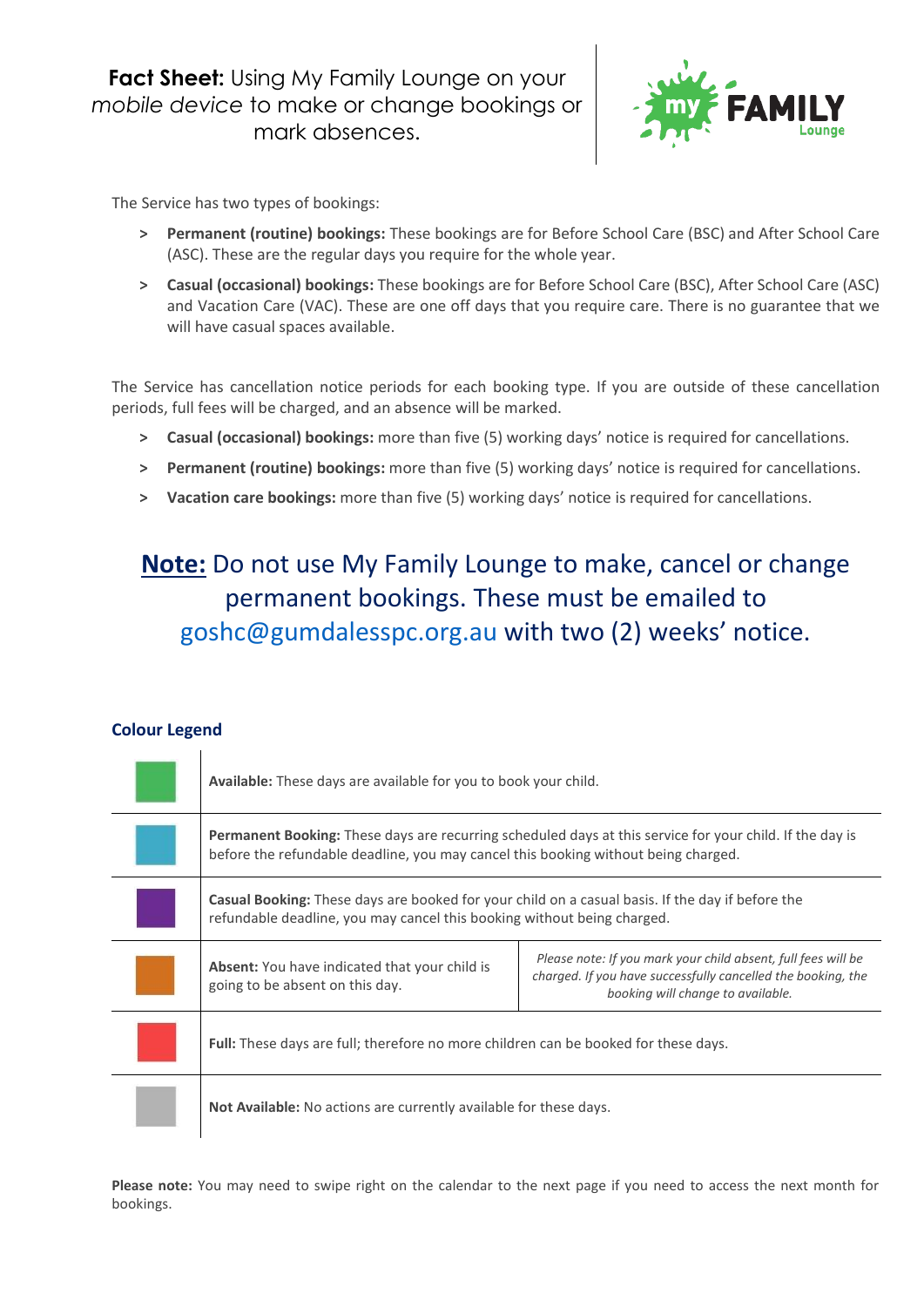## **To make a casual booking:**

If you require a one off BSC or ASC session as an additional day, or you require a VAC session, you can book in casually via the My Family Lounge **mobile device app**.

- 1. Select the session you require for the child.
- 2. Select the date and book in casually.
- 3. Repeat steps for each child you wish to book in.

| <b>Select the Roll</b>                                                             | <b>Select the Day</b>                                                                                          | <b>Book the Session</b>                                                                                                                                                                                                                                                                                                                     | <b>Booking Session Confirmed</b>                                                                                                                                                                                           |
|------------------------------------------------------------------------------------|----------------------------------------------------------------------------------------------------------------|---------------------------------------------------------------------------------------------------------------------------------------------------------------------------------------------------------------------------------------------------------------------------------------------------------------------------------------------|----------------------------------------------------------------------------------------------------------------------------------------------------------------------------------------------------------------------------|
| 10:58 22 52<br><b>算当</b> 提集.166%■<br>Ξ<br><b>Bookings</b><br><b>Test Child One</b> | 10:59 22 22<br><b>質NH</b> 提算。 66%■<br>ċ<br>August 2021<br>MON.<br>TUE.<br>WED.<br>THU.<br>FRI.<br>SAT.<br>SUN. | 10:59 22 22<br><b>算当</b> 提算。166%■<br>Tuesday, 17 August 2021<br>८<br>Child<br>Test Child One                                                                                                                                                                                                                                                | 11:00:22:22<br><b>質報提算.166%</b><br>Wednesday, 18 August 2021<br>cancellation period to avoid tees being<br>charged.                                                                                                        |
| ASC.<br>Gumdale OSHC<br><b>BSC</b><br>Gumdale OSHC                                 | 13<br>14<br>8<br>g<br>10<br>11<br>12                                                                           | Service<br>Gumdale OSHC<br>ASC<br>Roll                                                                                                                                                                                                                                                                                                      | To end a permanent booking for BSC<br>and ASC we require 2 weeks notice to<br>be given in writing. To cancel a casual<br>bookings OR vacation care booking we<br>require 5 business days notice to be given<br>in writing. |
| PUPIL FREE DAY<br>Gumdale OSHC<br>VACATION CARE<br>Gumdale OSHC                    | 16<br>19<br>20<br>21<br>15<br>18<br>76<br>23<br>26<br>27<br>28<br>22<br>24<br>25                               | Available Places<br>35<br><b>Terms &amp; Conditions</b><br>Bookings are made via our QK Enrol<br>system and an enrolment must                                                                                                                                                                                                               | BSC - Bookings can be made up until<br>Success<br>Session successfully booked.<br>OK<br>Please contact the service directly if you<br>require urgent care for your child outside<br>of these cancellation period times.    |
| <b>Test Child Two</b><br>ASC<br>Gumdale OSHC                                       | 29<br>30<br>31<br>$\mathcal{P}$<br>3<br>$\Delta$                                                               | be completed prior to your child's<br>attendance. Should the child not attend<br>due to any reason, CCS will apply in<br>accordance with allowable and approved<br>absence provisions. Please ensure that<br>if your child will not attend their booked<br>session that you notify the service using<br>the My Family Lounge APP within the |                                                                                                                                                                                                                            |
| <b>BSC</b><br>Gumdale OSHC<br>PUPIL FREE DAY<br>Gumdale OSHC<br>VACATION CARE      | 5<br>6<br>8<br>Q<br>10<br>11<br>≘<br>õ<br>這                                                                    | cancellation period to avoid fees being<br>charged.<br>To end a permanent booking for BSC<br>and ASC we require 2 weeks notice to<br>be given in writing. To cancel a casual<br>bookings OR vacation care booking we<br>require 5 business days notice to be given                                                                          | Close                                                                                                                                                                                                                      |
| Gumdale OSHC                                                                       | III<br>$\cup$<br>$\langle$                                                                                     | in writing.<br>BSC - Bookings can be made up until<br>5pm on the day before the session.<br>ASC - Bookings can be made up until<br>9am on the day of the session.                                                                                                                                                                           | $\cup$<br>$\langle$<br>$\mathbb{1}$                                                                                                                                                                                        |
|                                                                                    |                                                                                                                | Vacation care - Bookings can be made up<br>until 5pm on the day before the session.<br>Please contact the service directly if you<br>require urgent care for your child outside<br>of these cancellation period times.                                                                                                                      |                                                                                                                                                                                                                            |
|                                                                                    |                                                                                                                | <b>Book Session</b><br>Close                                                                                                                                                                                                                                                                                                                |                                                                                                                                                                                                                            |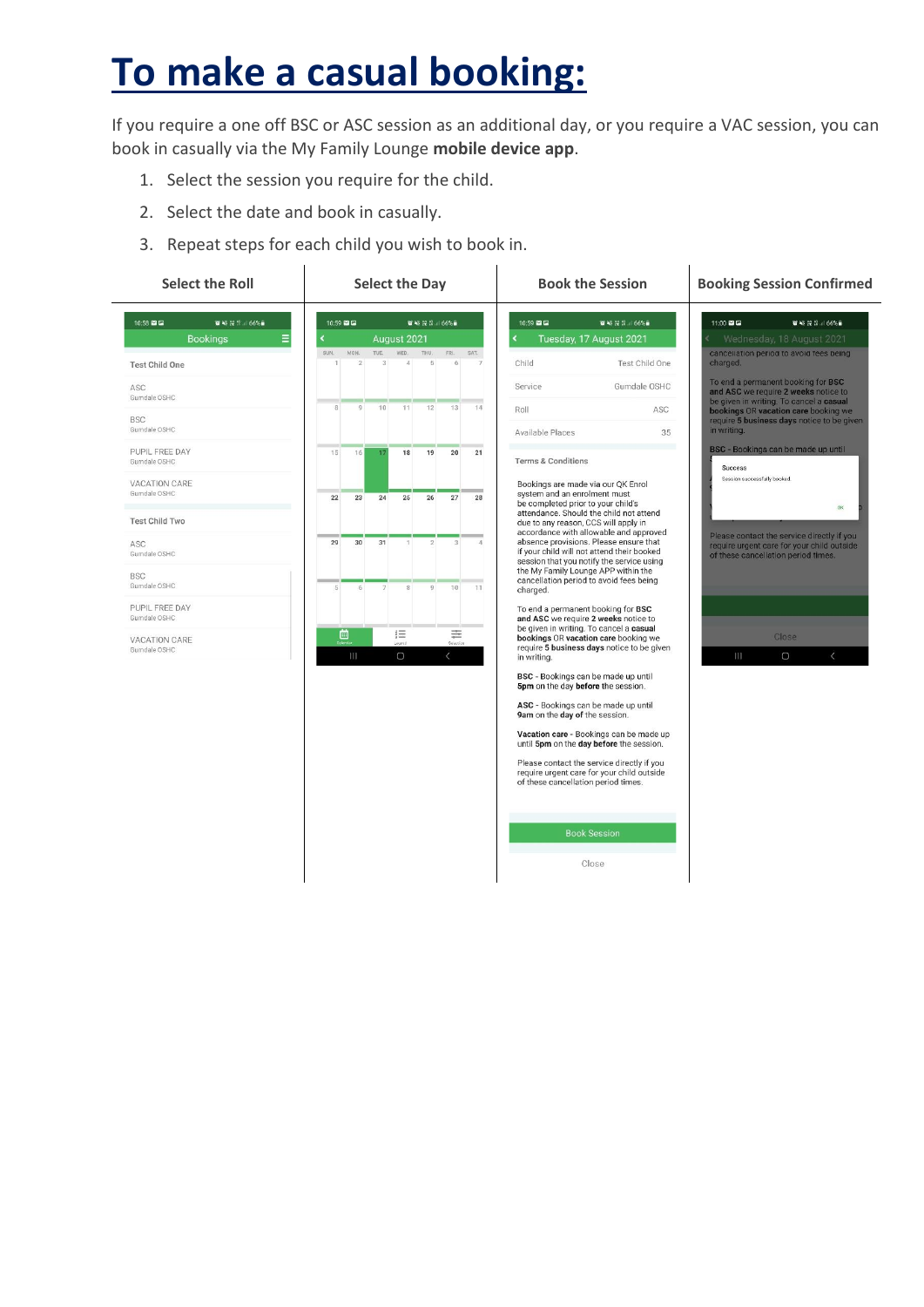# **To mark an absence** *(full fees charged)* **on a booking:**

If you are outside the cancellation window, you will need to mark an absence for BSC, ASC or VAC session.

- 1. Select the session you wish to mark absent for the child.
- 2. Select the date and mark absent.
- 3. Repeat steps for each child you wish to mark absent.